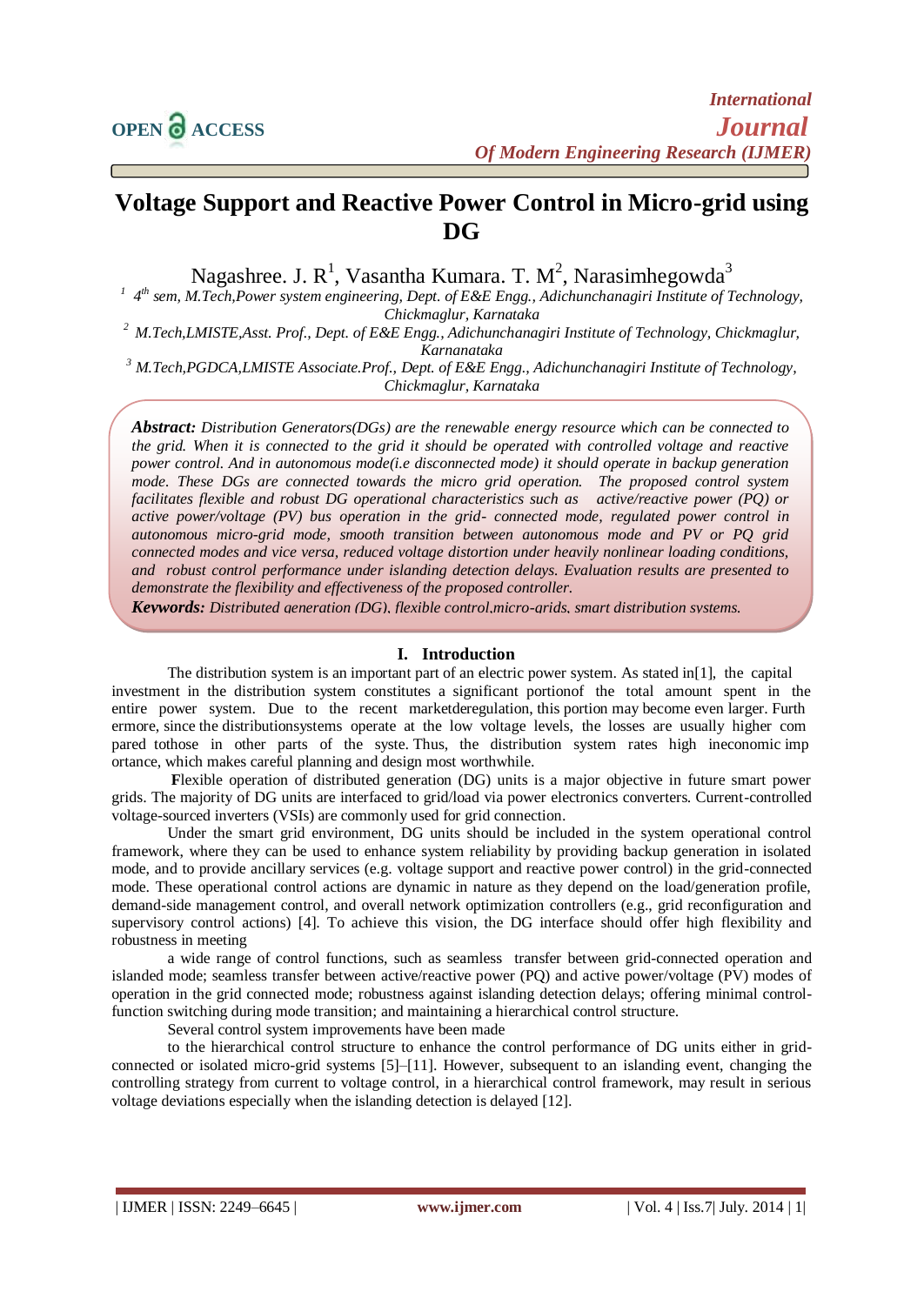## **II. System Configuration**

Fig. 1 shows the micro-grid system under study, which is adapted from the IEEE 1559 standard for low voltage applications. The adopted study system represents a general low voltage distribution system, where different types of loads and different numbers of DG units can be considered to be connected to the main feeder. The DG units can be employed to work either parallel to the utility grid, or in isolated mode to serve sensitive loads connected to the main feeder when the main breaker (BR) is open. Without loss of generality, the performance of the micro-grid system is studied under the presence of two DG units, supplying general types of loads.

The load on the second feeder is an inductive load where a 2.5-KVAr power factor correction capacitor bank is also considered to be connected to the main feeder. The adopted load model is in line with the IEEE 1547 test load used in DG applications. The nonlinear load is a three-phase diode rectifier with an R-L load at the dc-side. The addition of the diode rectifier helps in assessing the effectiveness of the proposed controller in rejecting voltage harmonics associated with nonlinear loading, and rejecting load-DG-unit-grid interactions at harmonic frequencies.



Fig.1. Single line diagram of the micro-grid study system

# **III. Proposed Control Scheme**

External disturbances will be imposed on the DG interface during mode transition and network/load disturbances. On the other hand, internal disturbances will be generated due to control function switching between different modes in the conventional hierarchical control structure. To overcome these issues and to achieve a flexible and robust operation of DG units under the smart grid environment while maintaining the hierarchical control structure, the proposed control scheme, shown in Fig. 2, utilizes a fixed hierarchical power– voltage–current control structure in both grid-connected and isolated modes. This will minimize the undesired voltage transients generated by switching from a current-controlled interface to a voltage-controlled interface in conventional control techniques. Further, the proposed power controller works under grid-connected and isolated micro-grid modes; this feature provides a flexible interface for the DG unit to be used in different operational modes with minimal switching.



Fig.2 Proposed control scheme.

In the proposed control scheme the voltage from the feeder is taken and fed to the synchronization controller to synchronize the frequency. If the switch T is connected to islanded mode the voltage is taken from the feeder. If the switch is grid connected the voltage is taken from the micro-grid fed to the 3-Ph dq-PLL with resonant filter. It gives the reference frequency. In this control scheme we have to control the three parameters. i.e., real power, reactive power, and the frequency. In the real power control the reference value of the real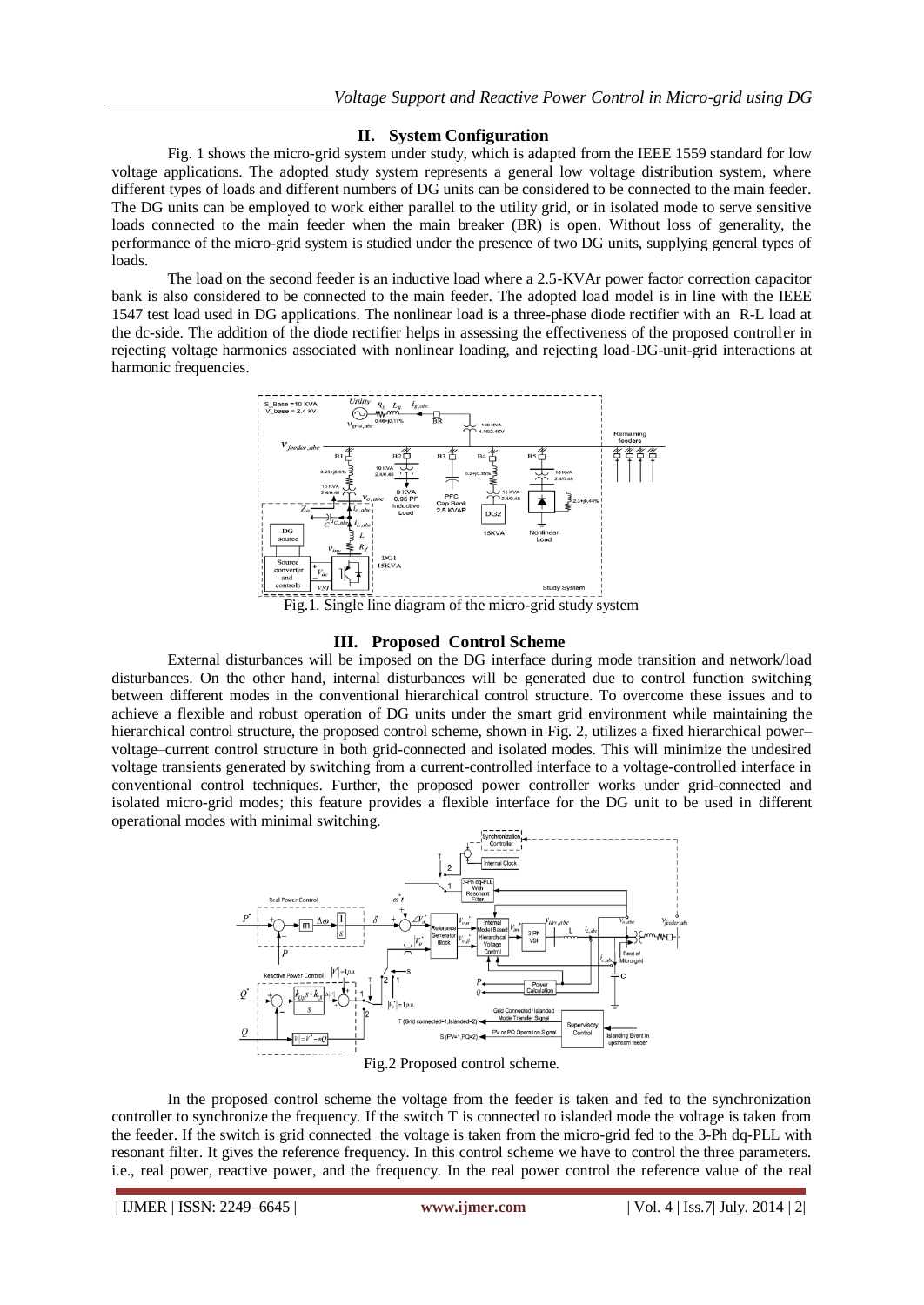power and measured value of the real power is added. The difference will be fed to the PI/PID controller to produce the change in the frequency. The result is integrated and it will produce the phase angle. This phase angle is added with reference frequency it will produce voltage angle. In the reactive power control the reference signal and the measured signal is added and the difference will be fed to the PI/PID controller. The result from the controller gives the change in the voltage magnitude and is added with the reference voltage magnitude it gives the voltage magnitude. If the switch T is connected to grid connected mode the voltage magnitude is calculated from the above method. If it is islanded the voltage magnitude is directly calculated from the measured reactive power value using the equation

 $Ivl = v^* - nQ$ 

If the switch S is connected to the PV bus the reference voltage magnitude is directly fed to the reference generator block. If switch S is connected to the PQ bus the reference voltage magnitude is calculated using the reference and measured reactive power value.

The reference value of the phase angle and magnitude of the voltage is fed to the reference generator block. It gives the instantaneous phase-α and phase-β voltage. This voltage is fed to the Internal model based Hierarchical voltage control and is also fed with grid voltage and current and line current and gives the reference inverted voltage. This inverted voltage is fed to the 3-Ph voltage source inverter to produce the three phase inverter voltage. By using the grid voltage and line current the real power and reactive power is calculated.

## **IV. Simulation Results**

### **Procedure:**

 $\begin{array}{c} \text{Discrete},\\ \text{Ts} = 3\mathrm{e}{-005}\,\mathrm{s}. \end{array}$ 

Initially with the help of IEEE standard data the system diagram is drawn in MATLAB/SIMULINK software package using the tools. The PI controller is used in the control scheme.



Fig.3.MATLAB circuit for the standard IEEE micro-grid system

To evaluate the performance of the proposed control scheme, the study system depicted in Fig. 1 is implemented for time domain simulation under the Matlab/Simulink environment. The micro-grid system employs two DG units, which can work parallel to the utility grid, or in isolated mode when the grid is not available to serve sensitive loads.



Fig.4. Dynamic response of the system to an active power command step change in grid connected mode and PQ operation. (a) Converter active power. (b) Converter reactive power. (c) Output voltage magnitude. (d) Instantaneous phase-a output voltage.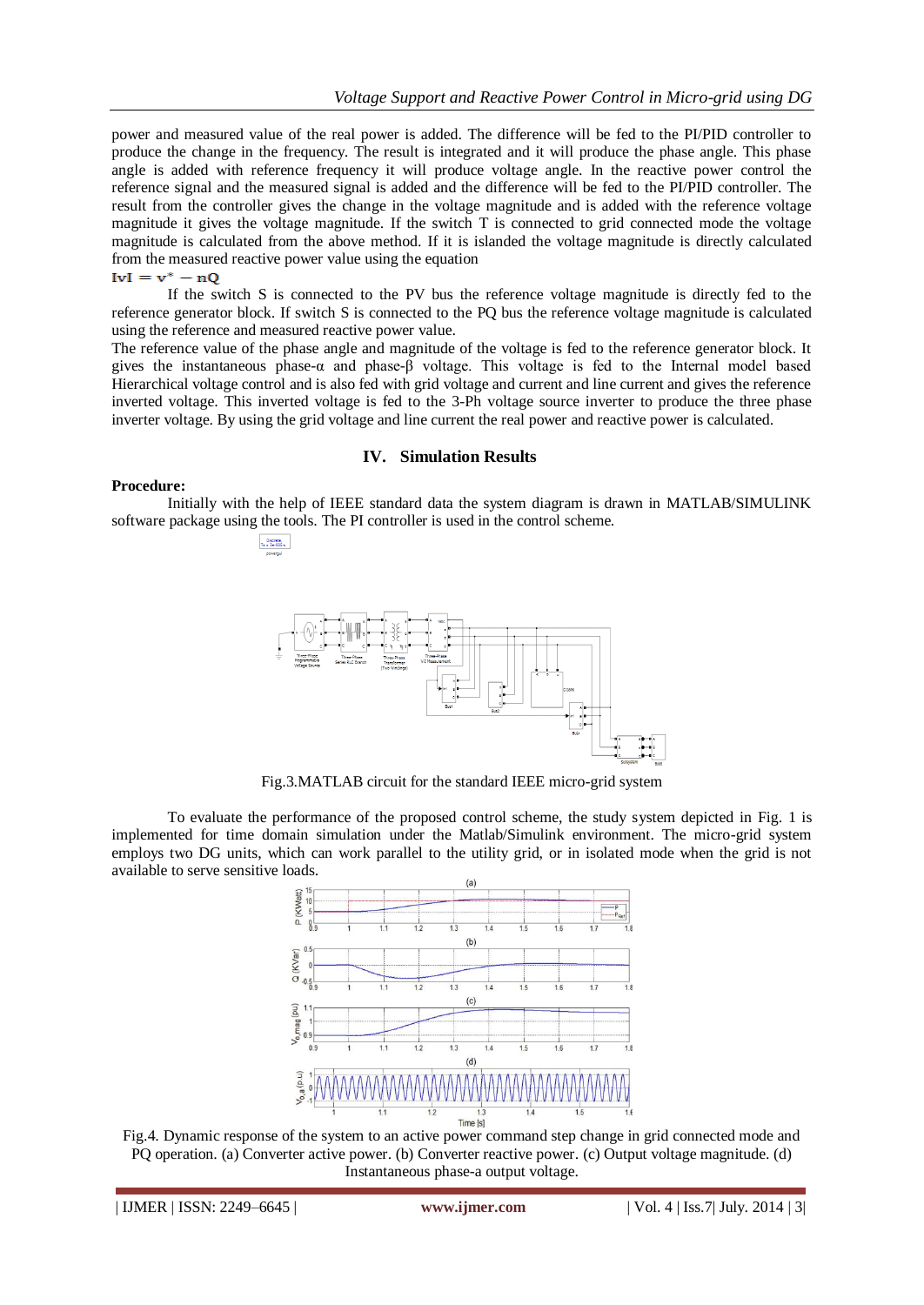Fig. 4 shows the control performance under PQ-bus operation mode for one of the DG units. The inductive load and the capacitor bank are activated in this scenario. The reactive power command is set to zero, whereas the active power command experiences a step change from 5 to 10 kW at s. Fig. 4(a) and (b) shows the active and reactive powers generated by the unit. Close active power tracking performance is yielded. On the other hand, the coupling between active and reactive power dynamics is minimal. Fig. 4(c) depicts how the output voltage amplitude changes to maintain the unity power factor condition while increasing the active power injection. Voltage fluctuation in this mode is the natural result of the absence of voltage control at the point of common coupling. The instantaneous phase- output voltage is shown in Fig. 4(d). In addition to active power regulation, the DG unit can contribute to the voltage reliability at the point of common coupling by allowing bus voltage control (i.e., PV mode). This mode can be activated once voltage sags (e.g., due to upstream faults) are detected. Under these conditions, the voltage control mode is activated to inject reactive power during the sag period to provide fault-ride-through performance. Accordingly, the economic operation of the DG unit will not be compromised. On the other hand, in long radial feeders and weak grids, existing DG units can be used for continuous voltage support.



Fig.5. Dynamic response of the two-DG micro-grid system due to an islanding event with DG units acting as PV buses. (a) Instantaneous phase- grid voltage with and without proposed controller. (b) RMS feeder voltage with proposed controller. (c), (d) Active and reactive converter powers of each DG unit.

The transitional performance of the study system under the proposed control scheme from grid connected to islanded mode is evaluated by emulating an islanding event via opening the breaker switch (BR) at the upstream feeder in Fig. 1. Initially, the micro-grid system is connected to the grid and both DG units are working in the PV-bus mode. The study system is islanded at t=0.8s by opening the breaker BR. In this paper, the smart distribution study system is assumed to be equipped with a power line communication-based islanding detection scheme where the islanding event is detected with some communication delays after the upstream feeder breaker goes open and this event is signaled to the supervisory control unit shown in Fig. 2. The detection delay is assumed to be 20 ms; therefore, the islanding event is detected at t=0.82s. Fig. 4 depicts the dynamic response of the system prior to and after the islanding event. DG units utilize the same control structure, which is applied for both grid connected and islanded modes. Reactive power sharing is adopted in the isolated mode. The load voltage waveform and magnitude are shown in Fig. 5(a) and (b), respectively. In Fig. 5(a), the voltage response associated with the conventional method (i.e., switching from current-controlled to voltage-controlled interface) is also shown. As it can be seen, without applying the proposed method, the system is experiencing much higher over voltages due to the internal disturbance generated by switching from current-controlled interface to a voltage-controlled one, and thus implying the effectiveness of the adopted control scheme. Fig. 5 confirms that the proposed controller is well capable of maintaining the load voltage subsequent to an islanding event. The dynamics responses of the active and reactive power components for each DG unit are shown in Fig. 5(c) and (d), where the initial active power generated by each DG is 5 kW, dictated by the power controller in the grid connected mode. However, subsequent to the islanding event, the generated active power is decreased in order to meet the load consumption (i.e., 8.0 kW). The robustness of the proposed controller under micro-grid operation is obvious.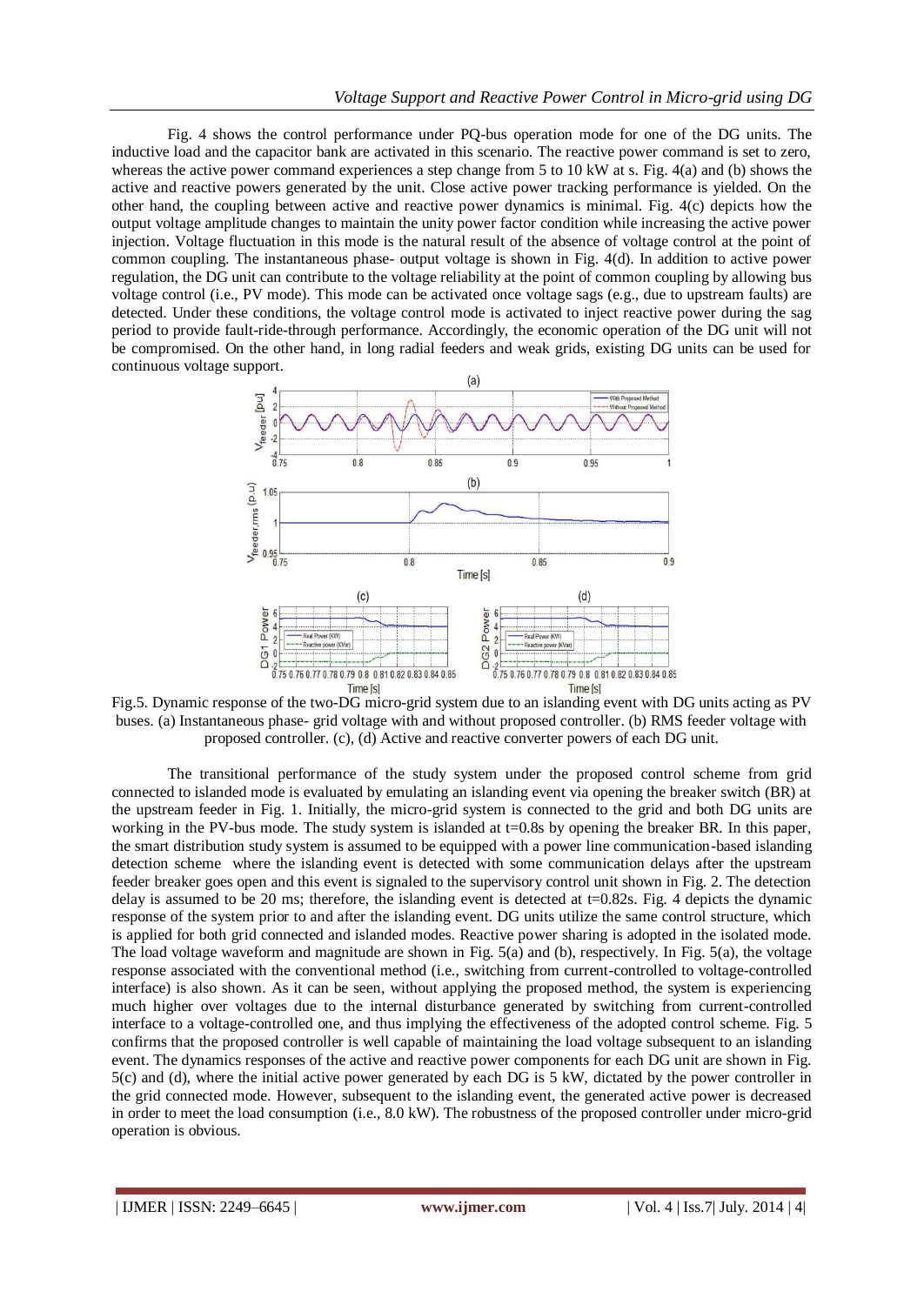

 $Fig. 6. Dvaramic response of the system when a nonlinear load is added in grid connected mode. (a) Phase$ output voltage. (b) Phase- load current (c) PLL

### **Output:**

To test the disturbance rejection against loading transients and harmonic loading, the nonlinear load is switched ON at t=0.82s. The controller response to the addition of the nonlinear load is shown in Fig. 6. Fig. 6(a) shows the output voltage waveform of phase- , whereas Fig. 6(b) shows the load current. The proposed controller acts fast enough to reject the sudden loading disturbance yielding close voltage regulation at the local ac bus voltage. On the other hand, the harmonic disturbance rejection ability of the proposed controller is obvious. In spite of the heavily distorted load current, the total harmonic distortion (THD) of the phase- voltage is 0.67% and 0.81% before and after adding the nonlinear load, respectively. The PLL output in the presence of harmonics is also shown in Fig. 6(c). Note that the PLL output is robust even after adding the rectifier load to the system. This is because of the resonant filter which provides robust phase tracking in the presence of harmonics. These results confirm the high disturbance rejection performance of the proposed controller.



Fig. 7. Dynamic response of the system when a nonlinear load is added in islanded mode. (a) Instantaneous phase-a output voltage. (b) Phase-a load current. Instantaneous phase-a grid current. (c), (d) Active and reactive converter powers for DG1. (e), (f) Active and reactive converter powers for DG2.

Fig. 7 shows the load voltage and current responses of the islanded system when the nonlinear load is added at  $t=0.5s$ . Fig. 7(a) shows the load voltage, whereas Fig. 7(b) shows the load current. It can be seen that the controller is well capable of maintaining the output voltage quality despite the highly distorted current going through the load. The THD of the load voltage is  $2.7\%$ . Fig. 17(c)–(f) shows the active and reactive power profiles of both DG units. Accurate power sharing performance is yielded even in the presence of harmonic loading, which demands reactive power injection by both DG units.

## **V. Conclusions**

An interactive DG interface for flexible micro-grid operation in the smart distribution system environment has been presented in this project. The proposed control scheme utilizes a fixed power–voltage– current cascaded control structure with robust internal model voltage controller to maximize the disturbance rejection performance within the DG interface, and to minimize control function switching. The proposed control scheme has a simple and linear control structure that facilitates flexible DG operation in the gridconnected mode and autonomous micro-grids, yields robust transition between grid-connected and islanded modes either in PQ or PV operational modes, and provides robustness against islanding detection delays due to the fixed control structure under different modes of operation. Therefore, the proposed control scheme enhances the flexibility of micro-grid operation under the dynamic nature of future smart distribution systems. The